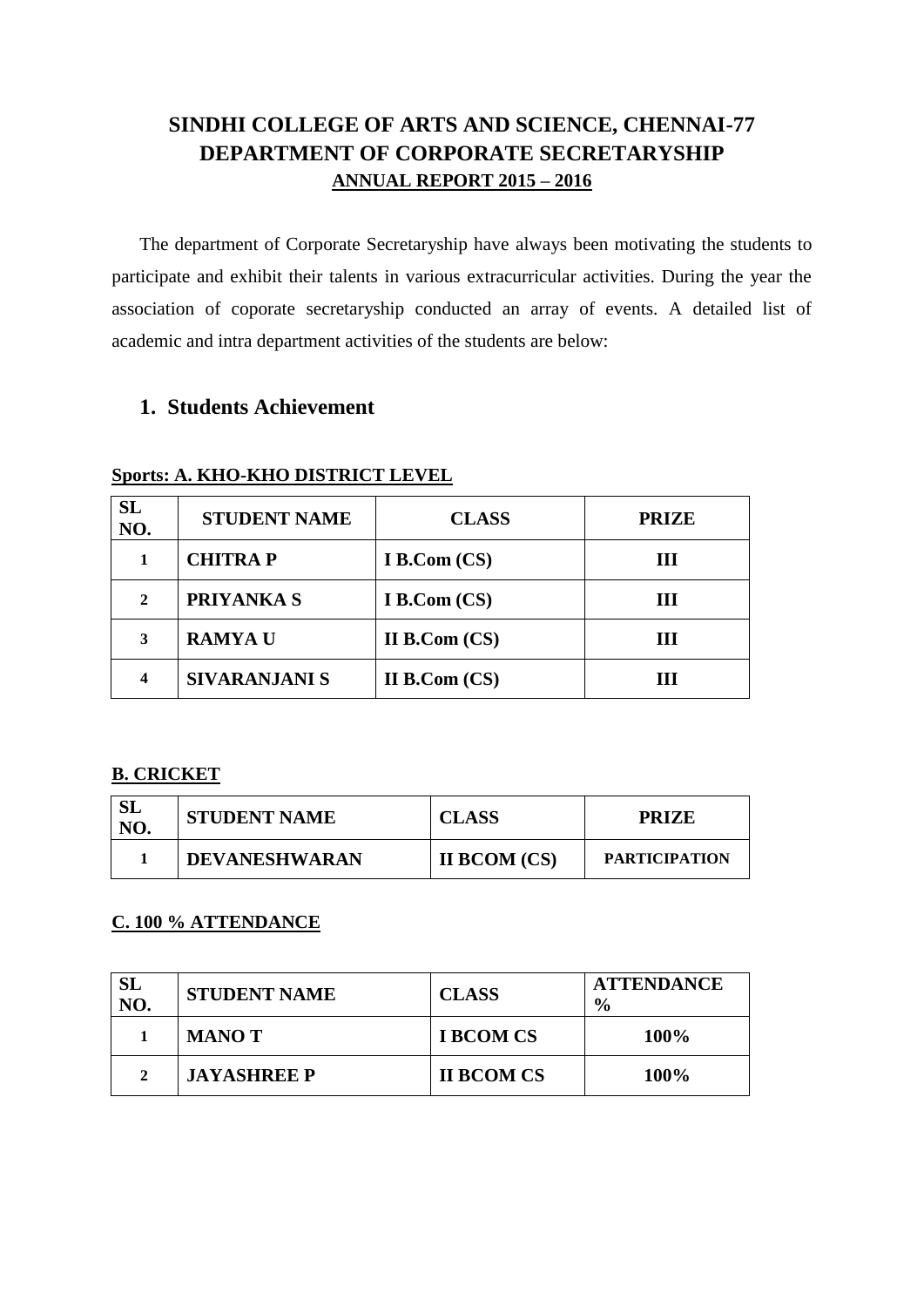### **GENERAL PROFICIENCY LIST [2015-16]**

| SL<br>NO. | <b>STUDENT NAME</b> | <b>CLASS</b>      |
|-----------|---------------------|-------------------|
|           | S.Kowsalya          | <b>I BCOM CS</b>  |
|           | K.S.Dhanalakhmi     | <b>II BCOM CS</b> |
|           | S.Manjula           | III BCOM CS       |

# **D. INTRA DEPARTMENT COMPETITION**

### **EVENT: ESSAY WRITING 01-03-2016**

| <b>SL</b> | <b>CLASS</b>        | <b>NAME</b>                | <b>PRIZE</b> |
|-----------|---------------------|----------------------------|--------------|
| NO.       |                     |                            |              |
|           | II B.Com $(CS)$     | <b>D. BELINDA CATHIRIN</b> |              |
| 2         | <b>I B.Com (CS)</b> | <b>S. KOWSALYA</b>         |              |
|           | II B.Com $(CS)$     | <b>K.S DHANALAKSHMI</b>    | ш            |

## **EVENT: GENERAL QUIZ 02-03-2016**

| SL                      | <b>CLASS</b>        | <b>NAME</b>                | <b>PRIZE</b> |
|-------------------------|---------------------|----------------------------|--------------|
| NO.                     |                     |                            |              |
| 1                       | II B. Com (CS)      | <b>D. BELINDA CATHIRIN</b> | I            |
| $\overline{2}$          | II B. Com (CS)      | <b>K.S DHANALAKSHMI</b>    | $\mathbf I$  |
| $\overline{\mathbf{3}}$ | II B. Com (CS)      | <b>R. MONISHA</b>          | I            |
| $\overline{\mathbf{4}}$ | II B. Com (CS)      | <b>K.S NITHYALAKSHMI</b>   | $\bf{I}$     |
| 5                       | II B.Com $(CS)$     | K .DIVYA BHARATHI          | $\mathbf{I}$ |
| 6                       | II B. Com (CS)      | V. INDHUMATHI              | $\mathbf{H}$ |
| 7                       | II B. Com (CS)      | <b>P.JAYASHREE</b>         | $\mathbf{I}$ |
| 8                       | <b>I B.Com (CS)</b> | <b>R.REVATHY</b>           | $\mathbf{H}$ |
| 9                       | <b>I B.Com (CS)</b> | <b>S.KOKILA</b>            | III          |
| 10                      | I B.Com (CS)        | <b>A.NATHIYA</b>           | III          |
| 11                      | I B.Com (CS)        | <b>P.SARANYA</b>           | III          |
| 12                      | I B. Com (CS)       | <b>S.KOWSALYA</b>          | Ш            |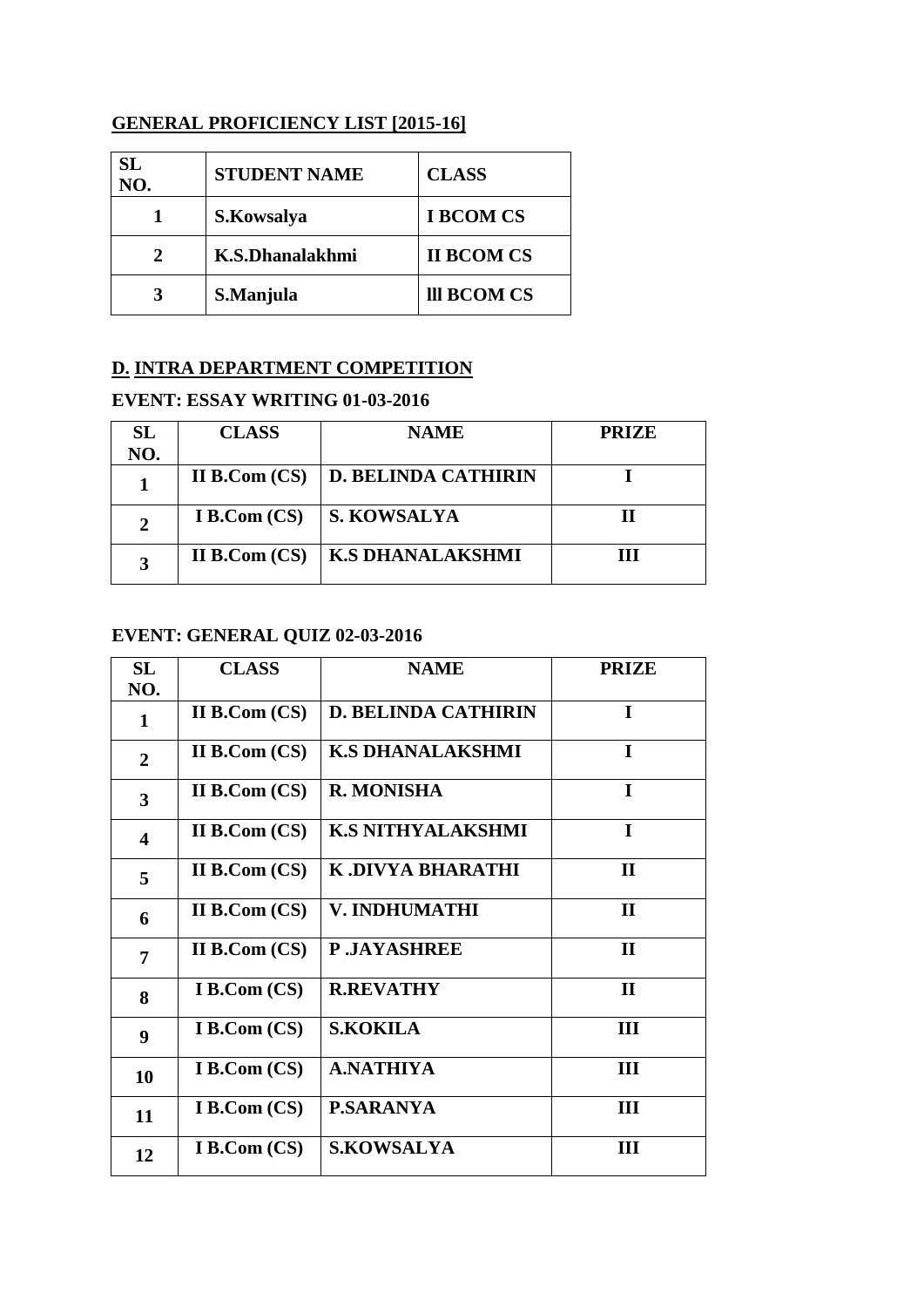# **EVENT: PAPER PRESENTATION: 03.03.2016**

| SL  | <b>CLASS</b>        | <b>NAME</b>     | <b>PRIZE</b> |
|-----|---------------------|-----------------|--------------|
| NO. |                     |                 |              |
|     | II B. Com (CS)      | <b>E.LOKESH</b> |              |
|     | I B. Com (CS)       | S.KOWSALYA      |              |
|     | <b>I B.Com (CS)</b> | S.KOKILA        | ш            |

## **EVENT: DEBATE: 04.03.2016**

| SL  | <b>CLASS</b>        | <b>NAME</b>             | <b>PRIZE</b> |
|-----|---------------------|-------------------------|--------------|
| NO. |                     |                         |              |
|     | II B.Com $(CS)$     | <b>E.LOKESH</b>         |              |
| 2   | I B.Com (CS)        | <b>K.S.DHANALAKSHMI</b> |              |
| 3   | <b>I B.Com (CS)</b> | <b>S.KOWSALYA</b>       | ш            |

# **EVENT: ADZAP: 12.03.2016**

| <b>SL</b>               | <b>CLASS</b>        | <b>NAME</b>            | <b>PRIZE</b> |
|-------------------------|---------------------|------------------------|--------------|
| NO.                     |                     |                        |              |
| 1                       | II B.Com $(CS)$     | <b>T.S.NAGALAKSHMI</b> | $\mathbf I$  |
| $\overline{2}$          | II B.Com $(CS)$     | <b>P.SANGEETHA</b>     | $\mathbf I$  |
| $\overline{\mathbf{3}}$ | II B. Com (CS)      | <b>M.SATYARANI</b>     | $\bf{I}$     |
| $\overline{\mathbf{4}}$ | II B.Com $(CS)$     | <b>P.PRATHEEPA</b>     | $\bf{I}$     |
| 5                       | II B.Com $(CS)$     | <b>S.KOKILA</b>        | $\mathbf{H}$ |
| 6                       | II B. Com (CS)      | <b>E.RAMYA</b>         | $\mathbf{H}$ |
| 7                       | II B. Com (CS)      | <b>P.SARANYA</b>       | $\mathbf{I}$ |
| 8                       | <b>I B.Com (CS)</b> | <b>K.GOKULAPRIYA</b>   | $\mathbf{I}$ |
| $\boldsymbol{9}$        | <b>I B.Com (CS)</b> | <b>S.GOPINATH</b>      | III          |
| 10                      | <b>I B.Com (CS)</b> | <b>K.PRAKASH</b>       | Ш            |
| 11                      | <b>I B.Com (CS)</b> | <b>M.RAMKUMAR</b>      | Ш            |
| 12                      | I B. Com (CS)       | <b>M.VIJAY</b>         | Ш            |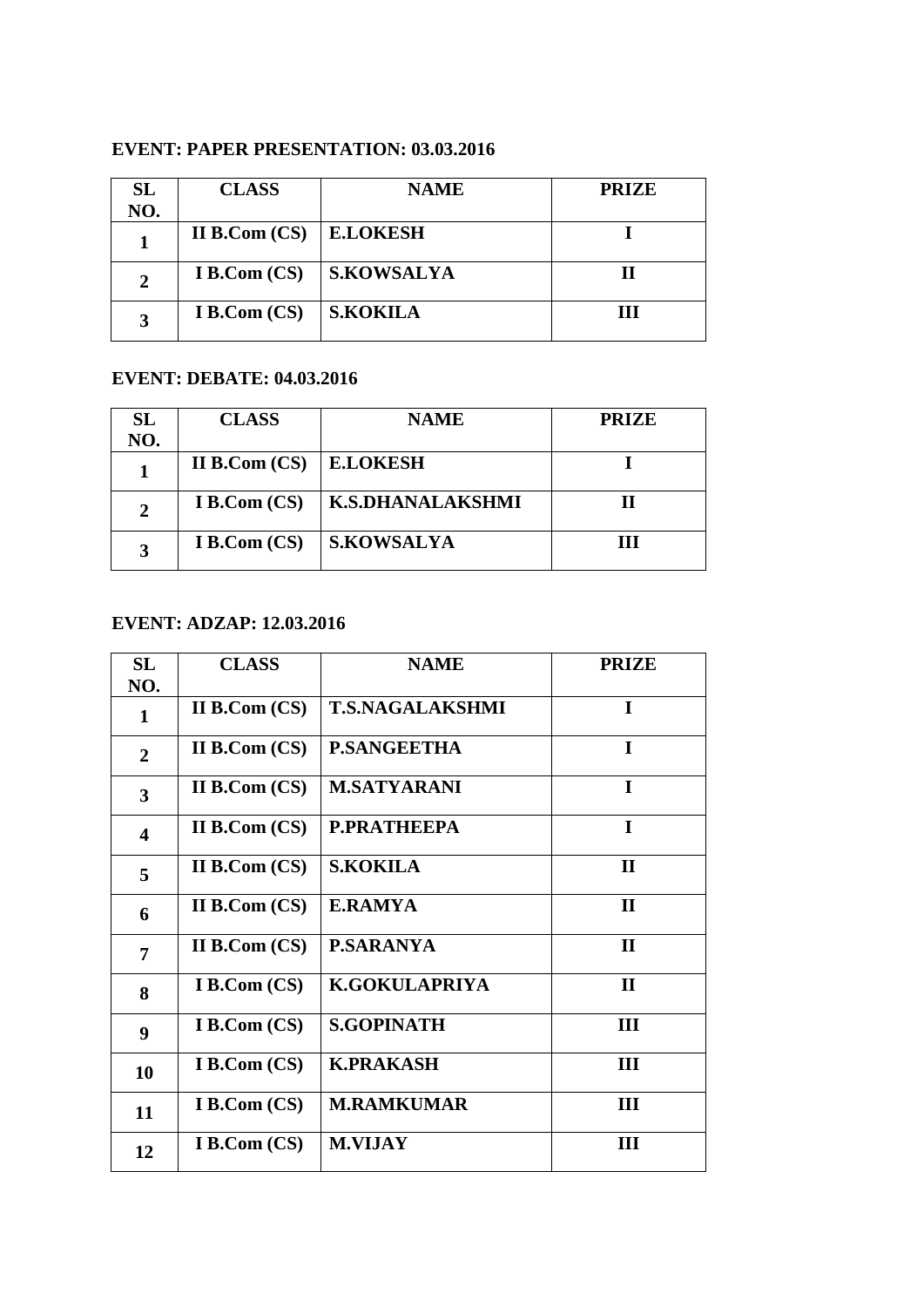# **2. STAFF ACHIVEMENTS**

### **Mr. R. MUTHURAMAN**

- a. Mr. R. Muthuraman was the convener of sports committee for the sports meet during the academic year 2015-2016.
- b. He was also the member of prayer and discipline committee for the academic year 2015-16.

| <b>SLN</b> | <b>MONTH OF</b>    | <b>NAME OF THE PROGRAME</b>        | <b>INSTITUTION</b> |
|------------|--------------------|------------------------------------|--------------------|
|            | <b>PUBLICATION</b> |                                    |                    |
|            | FEB 2016           | <b>Faculty Development Program</b> | Sindhi College     |

#### **Mr. V. SIVAPRAKASAM**

a. Mr. V. Sivaprakasam has published attended state level workshops.

| <b>SL</b><br><b>NO</b> | <b>MONTH OF</b><br><b>PUBLICATION</b> | <b>NAME OF THE WORKSHOP</b>                        | <b>INSTITUTION</b> |
|------------------------|---------------------------------------|----------------------------------------------------|--------------------|
|                        | <b>FEB 2016</b>                       | <b>Faculty Development Program</b>                 | Sindhi College     |
|                        | <b>DEC 2015</b>                       | Challenge in Commerce<br><b>Education in India</b> | The Hindu College  |

b. He was the nodal office of the college, helping students getting their concessional bus pass during the academic year 2015-16.

### **Dr. A. SAIRAM**

a. Dr. A. Sairam has attended state level workshops

| <b>NO</b> | <b>MONTH OF</b><br><b>PUBLICATION</b> | <b>NAME OF THE PROGRAM</b>            | <b>INSTITUTION</b> |
|-----------|---------------------------------------|---------------------------------------|--------------------|
|           | FEB 2016                              | <b>Faculty Development</b><br>Program | Sindhi College     |

b. Dr.SAIRAM has completed his Ph.D on 1<sup>st</sup> July 2015 on the topic "FINANCIAL **INCLUSION AND ITS IMPACT ON THE QUALITY OF LIFE – A STUDY WITH SPECIAL REFERENCE TO HOUSEHOLDS IN KANCHIPURAM DISTRICT"** to the University of Madras under the guidance of Dr. R. Ganesan D.G.Vaishnav College Chennai.